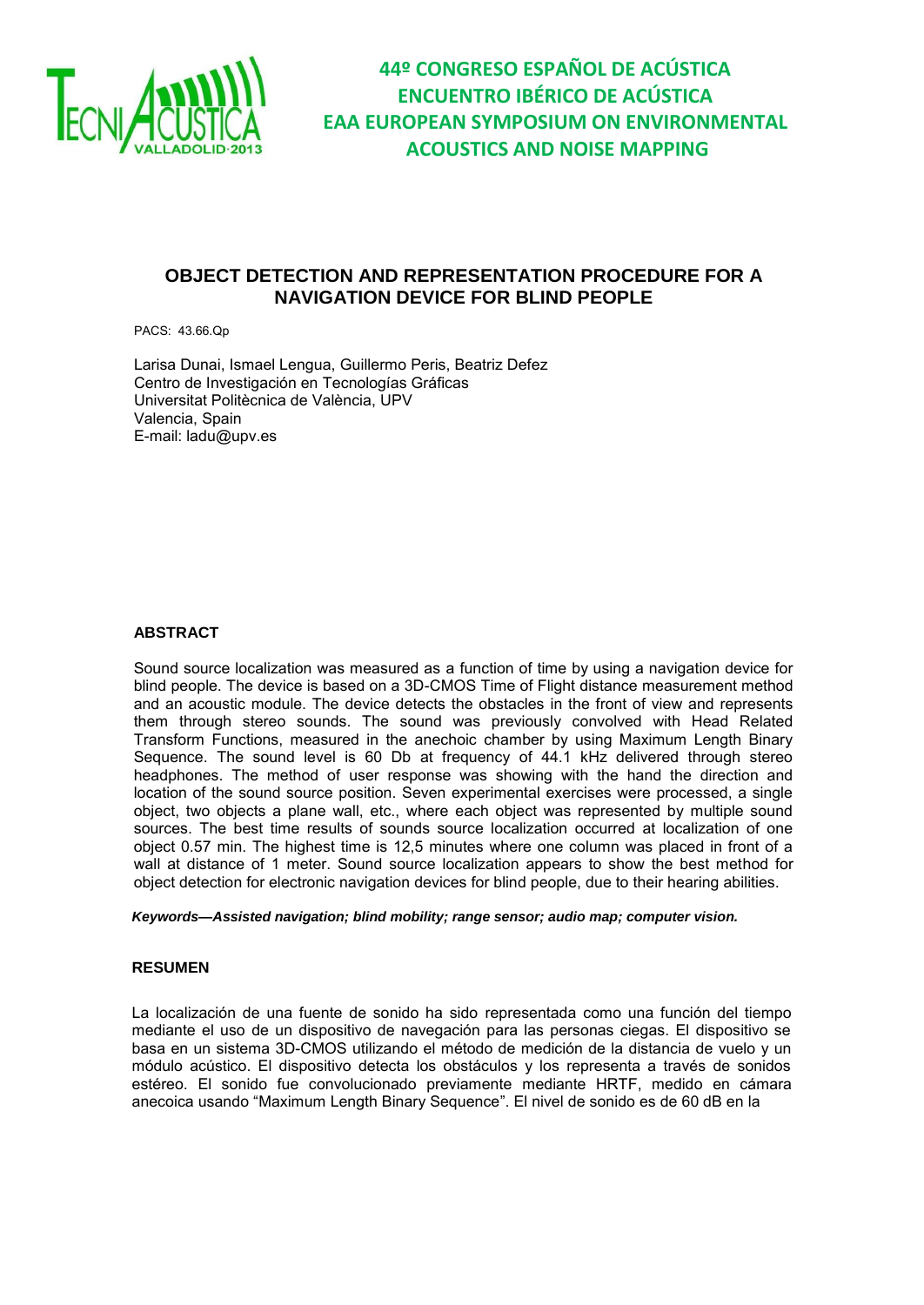

frecuencia de 44,1 kHz suministrado a través de auriculares estéreo. El método de respuesta del usuario se muestra identificando con la mano la dirección y la ubicación de la posición de la fuente de sonido. Para la validación se realizaron siete ejercicios experimentales, el primero un único objeto, dos objetos de un plano de pared, etc, donde cada objeto se representa mediante múltiples fuentes de sonido. Los mejores resultados de origen localización se produjeron en la localización de un objeto 0.57 min. El tiempo máximo es de 12,5 minutos, donde se colocó una columna delante de una pared a una distancia de 1 metro. La localización de la fuente de sonido parece ser el mejor método para la detección de objetos en los dispositivos electrónicos de navegación para invidentes, debido a su gran capacidad de audición.

### *Keywords—Navegación asistida, movilidad ciegos, mapa de audio, visión ordenador.*

### **I. INTRODUCTION**

Information in the environment enables humans and vertebrates to learn about sources that are in many different directions, particularly signals that are outside the detection range of other senses [1]. Sound source localization is inherently important for safety-survival and navigation. Blind people make maximum use of sound not only to know the obstacle presence but also where is and how dangerous is in order to avoid it effectively.

There are over 314 million of blind and partially sighted people in the world from where 39 million are total blind [2]. Blindness is the condition of lacking [visual perception](http://en.wikipedia.org/wiki/Visual_perception) due to [physiological](http://en.wikipedia.org/wiki/Physiology) or [neurological](http://en.wikipedia.org/wiki/Neurology) factors.

There are several main skills that the blind community requires:

- 1. live independently and productively
- 2. communication
- 3. raise a family
- 4. have a social life
- 5. mobility
- 6. maintain a career- or launch a new one
- 7. enjoy sports, games

Loss of vision often is accompanied by loss of independence. Visual impaired and, in particular, total blind people are unable to take advantages of different services. They have lack of social interaction, human contact and they are limited in mobility.

Nowadays various techniques are developed for reading and writing for blind community: Braille, talking books, reading machine which convert the printed text into speech or Braille. Also a variety of computer software and hardware such as mobiles, scanners and refreshable Braille display, optical character recognition applications and screen readers, radio reading services etc., help blind community to communicate with the surrounding people, familiars and unfamiliar people.

One of the main necessities of the blind people is the lack of mobility, which become a severe constraint for the person. Blind people find difficulties to travel independently, because they cannot determine their positions and objects location in the surrounding environment. For the sole purpose of getting out a considerable amount of information is required.

Blind Unions help blind users to learn to use various techniques and methods of reading, writing and navigate. Also learn how to improve other body part which will help them to orientate and perceive the surrounding. They learn to make use of the sounds, feelings, temperature, etc. to help them in their habitual life.

Most of blind and partially sighted people learn to use their audition to compensate the lack of vision. Environmental information enables the humans and animals to learn about sources and sounds from the surrounding.

Acoustic information is a primary tool for orientation by blind and partially sighted people, for example, to determine when traffic has actually stopped – rather than when it has been signaled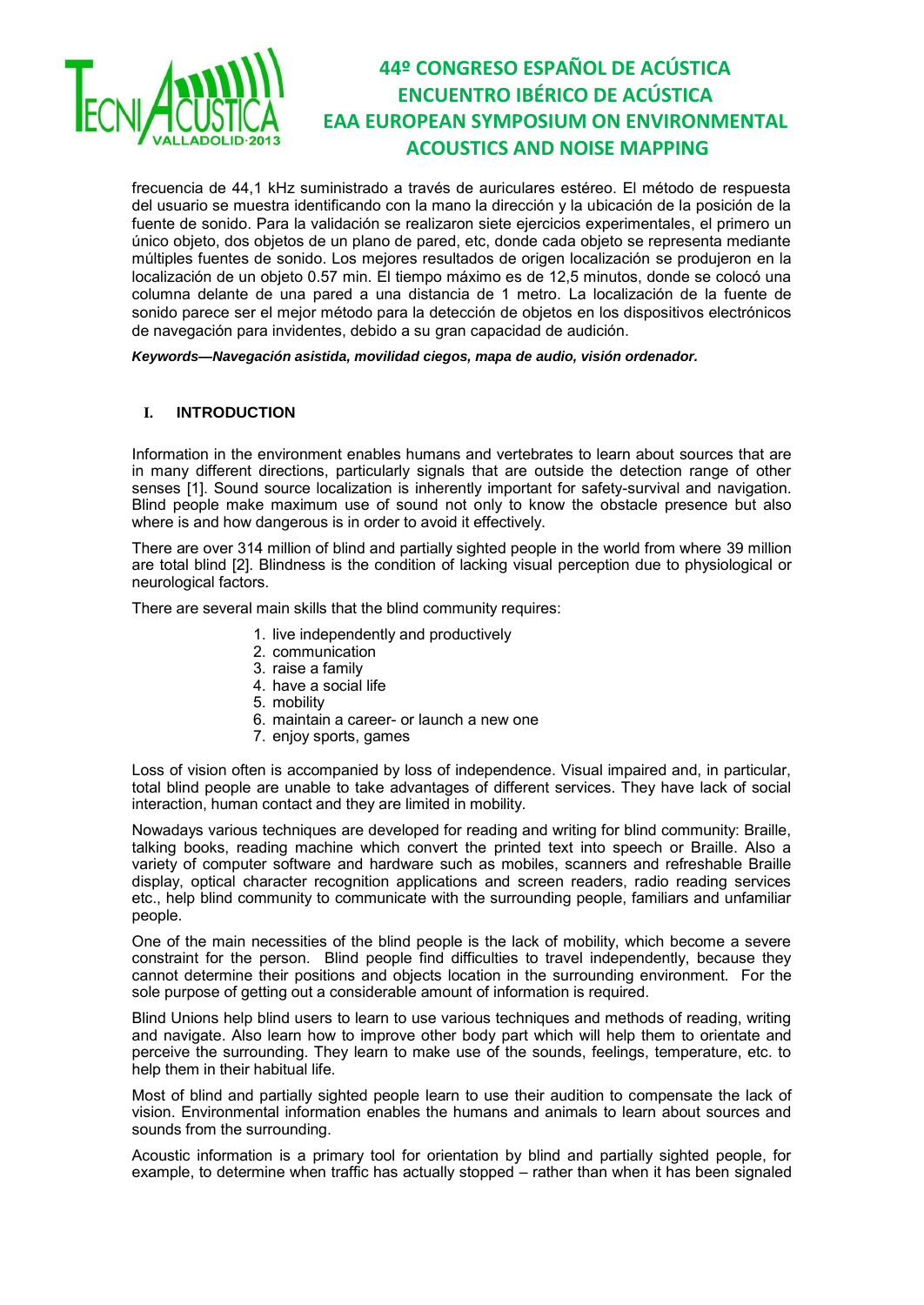

to stop. And when crossing at an intersection that has no traffic lights, they listen for oncoming traffic to determine when to cross.

During many centuries the "cane" has been the most popular mobility aid system. Despite its importance in the blind community, before 1964, when Russell C. Williams published the "Specifications for the long cane (Typhlocane)", which helped to establish a long cane model, the used canes lacked of any standards and specifications [3].

Beside the working requirements and system specifications, an ETA system should be designed in order to contain the minimum possible number of accessories (boxes, electronics, helmets and connecting cables, etc.,) in order not to bother and disturb the user. Besides the importance of the system accessories, it is also significant the importance of the techniques for representing the information acquired from the environment.

From a technical point of view, the devices should be designed and developed not only to be light and small, but also reliable and durable and esthetical well designed, to have a high quality and to assure reliability during their operation.

Technically, the ETA systems are based on tree interfaces: the input interface, the processing interface and finally the output interface. The input interfaces acquire the environmental data. They can be classified in: ultrasound, laser, and artificial vision and GPS systems. The processing interface contains the techniques and software for processing all the acquired information and for transforming it into the required data for the output interface. The output interface is, as the previous interfaces, important. The output system represents the model for transmitting the information from the device to the user. It should be as much concise and clear as possible, in order not to confuse and disturb the user.

### **II. Cognitive Aid System for Blind People (CASBliP)**

The main aim of CASBliP is to develop an integrated system able to interpret and manage real world information from different sources of information in order to help blind people to navigate through the environment.



Fig. 1. Overall system schema

### *A.* Depth estimation and image segmentation

In order to estimate the distance of objects from the user in an efficient manner, a stereo grid with two cameras is used since it is generally faster than single camera temporal depth estimation.

The Firewire interface was thus chosen to allow real time frame rates while supporting two cameras. The intrinsic and extrinsic parameters of the two cameras are pre-computed using a classic chart based calibration technique. Sparse depth estimation, e.g. correlation based patch correspondence search and reconstruction, is usually computationally efficient. However, it is not desirable in the application since it often results in isolated regions even though they may belong to a single object which makes it difficult to reproduce by sounds. In recent years, there has been considerable interest in dense depth estimation, e.g. [4]. Several methods were tested, including belief propagation [5], dynamic programming [6], sum of absolute difference with winner-take-all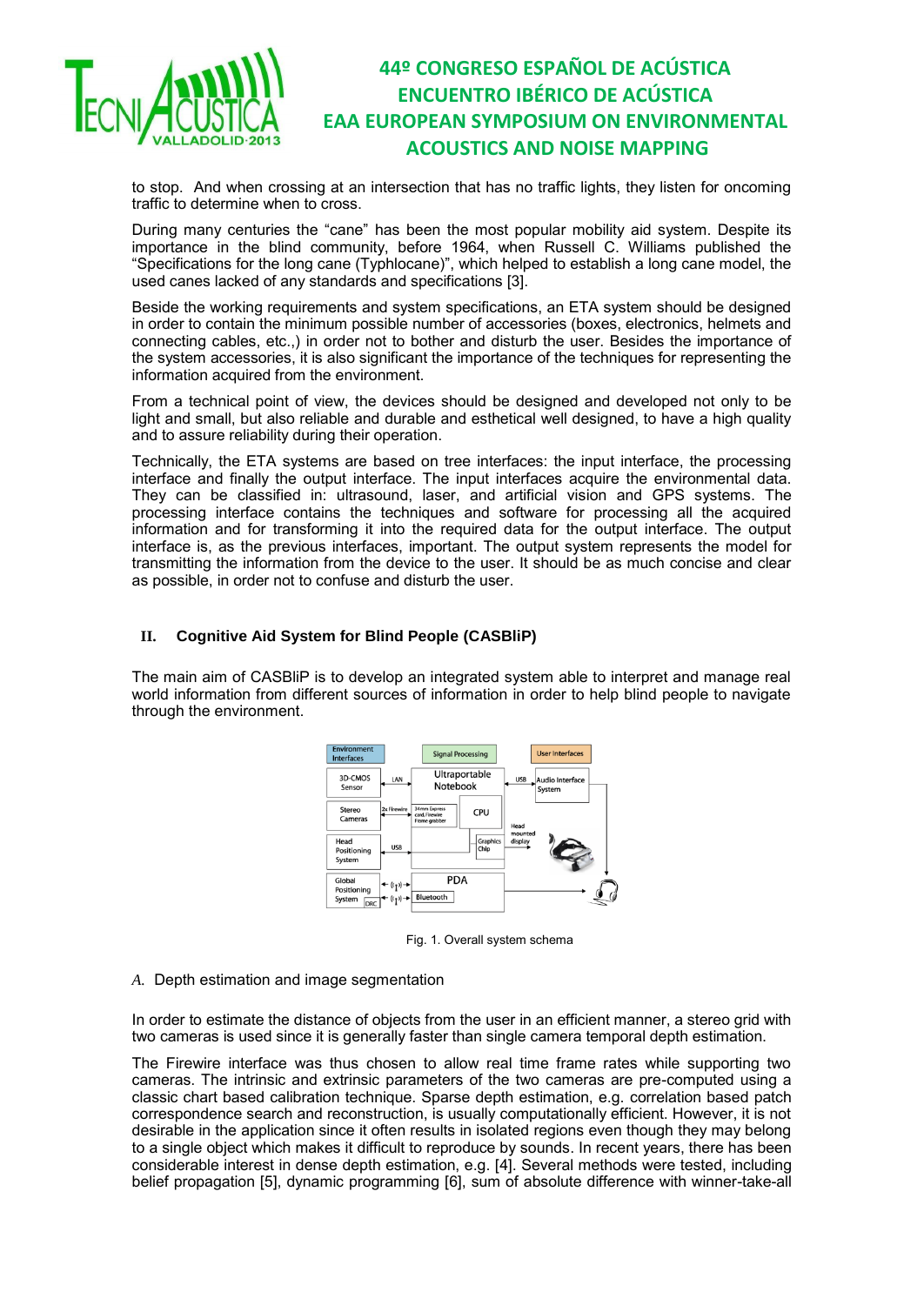

optimisation [7], and sum of squared differences with iterative aggregation [8].

Although recent comparative studies, such as [4], suggest that scan line based dynamic programming does not perform as well as more global optimization approaches, on our outdoor dataset it appears to be a good trade-offs between computational efficiency and quality (based on subjective comparison, e.g. see Fig. 2).



Fig. 2. First row: a pair of stereo images and depth estimation based on dynamic programming using 1D optimisation; second row: results obtained from belief propagation, sum of absolute difference with winner-take-all optimisation, and sum of squared difference with iterative aggregation.

Note that the present outdoor images are considerably different from those benchmarks widely used in comparative studies. It is very common to contain disparities of up to 60 pixels out of 320 pixels, which is significantly larger than most standard ones. Additionally, the variation of disparities is large, i.e. for most of the frames the disparity covers most levels from 0 to 60. However, due to the nature of 1D optimisation, streaking artefacts inevitably results. A median filter across the scan lines is used to reduce this effect. More advanced approaches, e.g. [9], can be used.

Since the stereo cameras are constantly moving and the scene often contains moving and deforming objects, enforcing temporal consistency does not necessarily improve results. A fusion approach using image segmentation based on the assumption that depth discontinuity often collocates with discontinuity in regional statistics was adopted. Similar ideas have been recently explored, e.g. [10]. However, a post-fusion approach instead of depth estimation from oversegmentation<sup>1</sup> was adopted. Smoothing is performed within each region to avoid smudging across the region boundaries. An example result is shown in Fig. 3. This segmentation is based on graph a cut [11], which offers the potential of multimodal fusion of depth, colour components and sparse optical flow to obtain more coherent segmentation. Mean Shift segmentation [12] in the interest of further efficiency were currently investigated. Additionally, these unsupervised approaches allow the system to be used in different locations without lengthy training.



Fig. 3. Fusion of depth map with image segmentation. 1st row: the original left image and graph cut based segmentation using colour and raw depth information; 2nd row: original depth estimation and result after anisotropic smoothing based on segmentation.

### *B.* Obstacle detection and motion estimation

 $\overline{a}$ 

Objects immediately in front of the user may pose danger and must be detected. This can be

<sup>&</sup>lt;sup>1</sup> Image segmentation is also required as part of a subsystem in CASBliP, not discussed in this paper, for assistance to partially sighted users. Hence, the computational overhead of fusing depth information and image segmentation is limited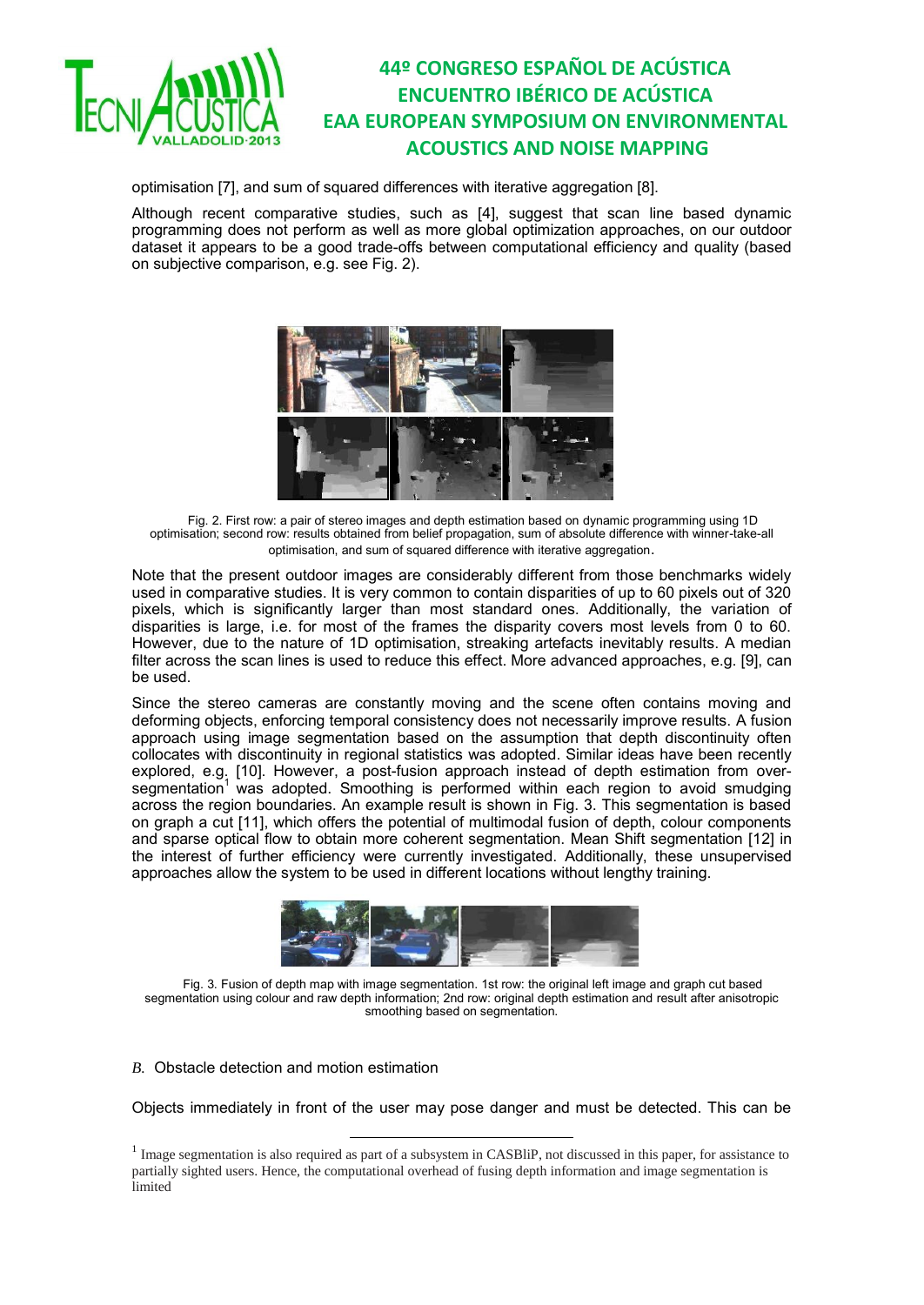

quite efficiently carried out by threshold the dense depth map, with the threshold conveniently obtained based on stereo parameters and distance of interest, e.g. see Fig. 4. Morphological processing can follow to remove isolated regions for the ease of representation by sounds. This information will be used by the sound module to enhance its decision based on the CMOS sensor (described later) which is specifically applied to the detection of immediate objects up to 5m away. Note, all this will be in addition to the information derived by the user with the traditional white cane. The proposed method here is simple and can better warn the user of obstacles above the ground level.



Fig. 4. Obstacle detection based on depth map thresholding.

*C.* Object detector using depth-maps

The primary aim with respect to generic object detection is to identify objects moving independently in the scene as these are likely to present the greatest danger. This is achieved by tracking a sparse set of feature points, which implicitly label moving objects, and segmenting features which exhibit motion that is not consistent with that generated by the movement of the cameras. Sparse point tracking has previously been applied successfully to segmentation in [13].

The Kanade-Lucas-Tomasi (KLT) [14] tracker is used to generate this sparse set of points in tandem with the depth estimation process. This tracker preferentially annotates high entropy regions. As well as facilitating tracking, this also ensures that values taken from the depth maps in the vicinity of the KLT points are likely to be relatively reliable as it is probable that good correspondences have been achieved for these regions.

Points corresponding to independently moving objects are segmented using MLESAC [15], based on the assumption that apparent movement generated by camera egomotion is dominant. Specifically, homography is repeatedly used to deduce a provisional model based on the trajectory of four randomly selected points over a sliding temporal window and the most likely model retained. Outliers generally correspond to independently moving objects (but sometimes regions close to the cameras are apparently moving due to the 'parallax effect').



Fig. 5. Object segmentation using depth maps and sparse motion information.

Bounding boxes are fitted iteratively to the segmented points under the assumption that independently moving objects are of fixed size and at different depths in the scene. Firstly, segmented points are aligned with depth maps to ascertain depths for moving object annotation. The mode depth of these points is used to scale a bounding box which is robustly fit to the segmented points, such that number of inliers is maximised. To segment more than one object, the bounding box algorithm is reapplied to the 'bounding box outliers' produced in the previous iteration. This needs to be done judiciously, as these outliers may be misclassified background points that are distributed disparately in the image. However, if a bimodal (or indeed multi-modal) distribution of depths is present, objects will be sequentially segmented in terms of how numerously they are annotated at a consistent depth. Fig. 5 illustrates an example of the proposed method. The left image shows the KLT points segmented into dominant motion (red)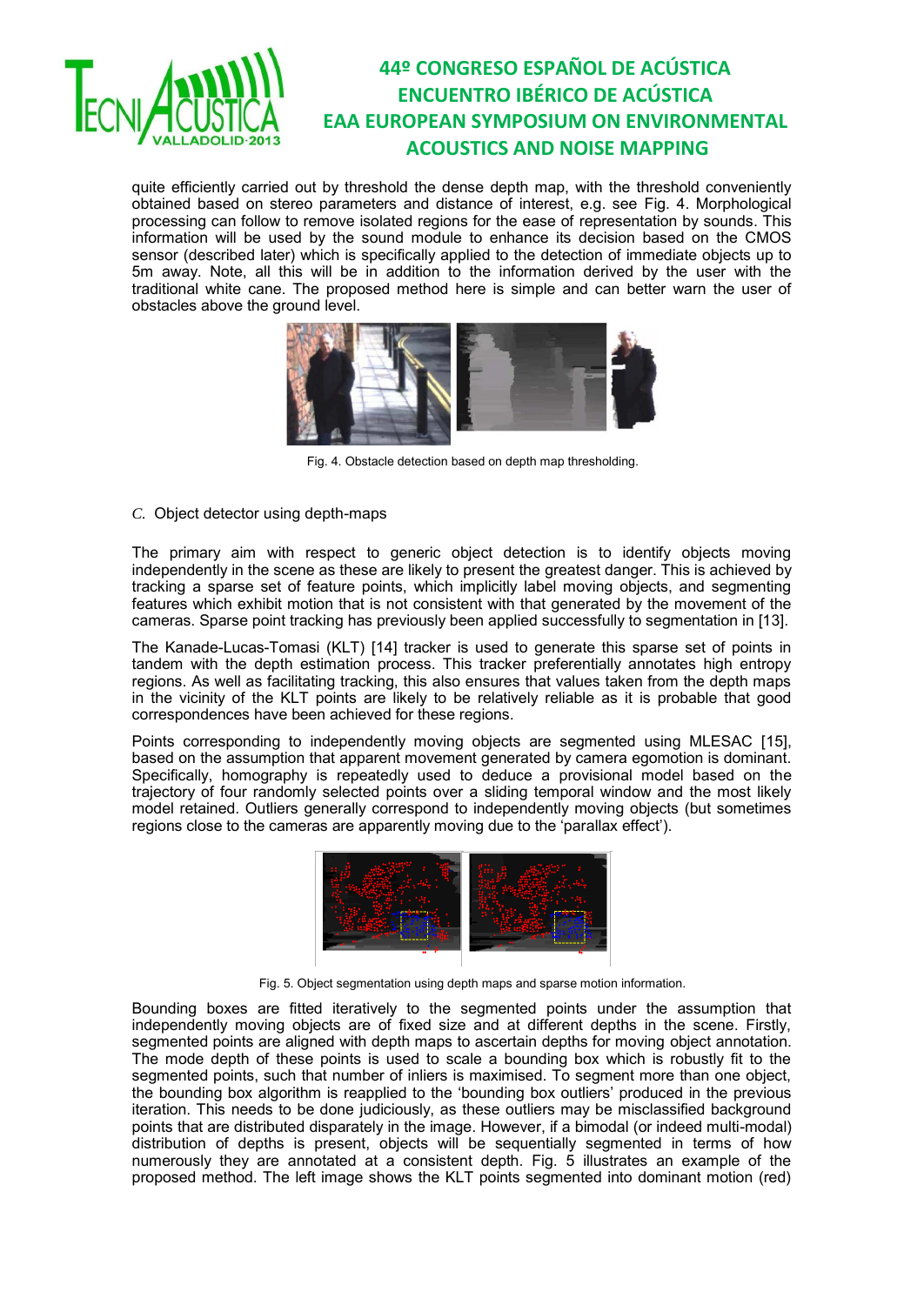

and outliers (blue). The right image shows the depth map aligned with these segmented points and a bounding box fitted as described above.

In addition to fitting a bounding box to the annotation, aligning KLT points with depth maps can generate relative velocity estimates as motion in the image plane may be scaled according to the moving objects distance to that plane. Furthermore, it could potentially allow the system to determine if objects are approaching the user. Figure 6 shows every fourth frame of the segmented foreground region and bounding box fitted.



Fig. 6. Every 4th frame of car approaching the viewer

### *D.* Integration with the inertial sensor

As mentioned earlier, the camera is constantly moving which makes it very difficult to estimate object motion, particularly in real time. In order to more efficiently and accurately carry out camera motion estimation, an integrated inertial system, which includes a 3D gyro sensor, a 3D accelerometer, and a magnetometer, is used with the stereo system. This involves both hardware level and software level integration. The inertial sensor is fixed to the stereo rig and carefully placed so that the centre of this sensor is as close to that of the left camera as possible. It primarily acts to provide rotation angles and accelerations for the stereo cameras.

An inertial sensor motion with a 15 element state vector zI =(Θ, Ω, x, v, a)T where Θ is the orientation of the inertial sensor with respect to the world (defined by magnetic and gravitational fields), Ω is the angular velocity, and x, v, a are the position, velocity, and acceleration of the sensor with respect to the world is presented. The readings from the inertial sensor are synchronised with the image acquisition. We also developed an automated method to calibrate the inertial sensor and stereo cameras with the aid of a standard calibration chart, i.e. computing the rotation matrix between the inertial coordinates and the left camera coordinates. The translation between these two can be ignored due to the fact that they are very close to each other [16]. The pre-calibrated stereo cameras are aimed at a calibration chart from various angles and distances. Stereo image pairs are automatically selected from this calibration sequence subject to the requirements that the charts are successfully detected and the cameras are relatively stationary to avoid motion blur, which can be read from the inertial sensor rotational and translational measurements. Thus, for each pose transition we have estimates from the stereo camera, ωC, and measurements from the inertial sensor, ωI. The rotation motion relationship between the two coordinates can be derived as  $\omega C$  = RIC $\omega$ I, which is solved using least squares optimisation. We are currently integrating this into motion estimation and developing a Kalman filter to reduce the signal noise, which can arise from the motion of the user and linearization error.

### *E.* 3D CMOS sensor

The second component of environment scanning system is based on the 3D-CMOS line sensor with 64 pixels. The system was previously designed by SIEMENS and patented for pedestrians.

The measurement principle is based on Time of Flight (ToF) measurement of pulse-modulated laser light utilising a high-speed photosensitive CMOS sensor and infrared laser pulse illumination. The analogue signals of several laser pulses are averaged on chip to reduce the required laser power and also to increase measurement accuracy. As described by Mengel et al. [17], the measure distance range d for the individual pixel is recovered by: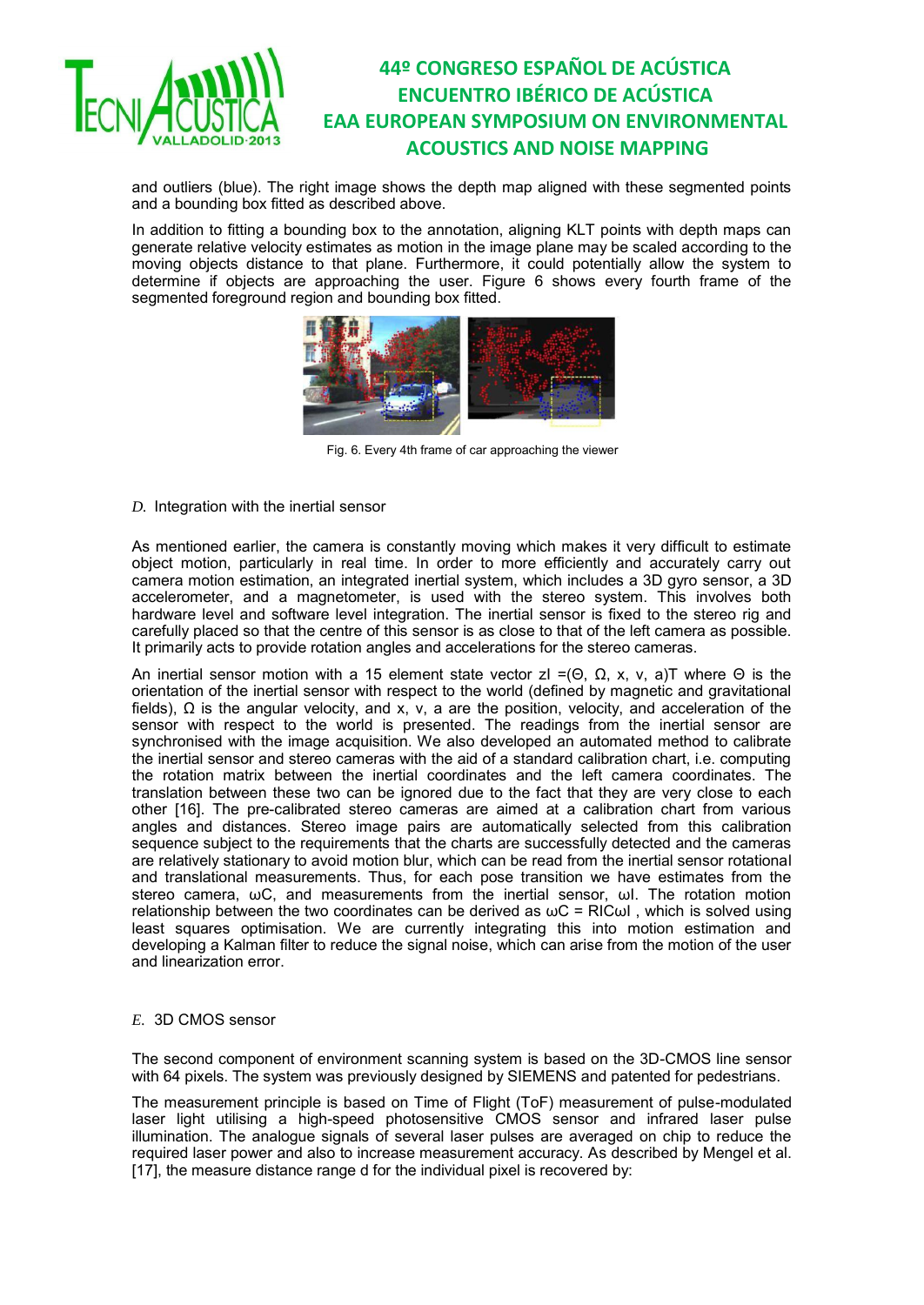

 $d = \frac{c}{2} \times \left(T_1 - T_w \frac{U_1}{U_2}\right)$ 

 $(1)$ 

where T1 is the short integration time, Tw is the pulse width of the laser, U1 is the measured sensor signal at integration time T1, and U2 is the sensor signal measured for integration time T2.

Hence, the camera image contains concurrent distance and intensity information for every single image pixel in real-time in a measurement range of up to 5m, aiming at the detection and localisation of objects (e.g. obstacles). Due to the applied sensor principle, the images will be virtually independent of the prevailing background illumination (i.e. darkness or bright sunshine). A fully solid state micro system with embedded Floating Point Gate Array (FPGA) processing and special optical and mechanical design has been developed, manufactured and integrated into a pair of spectacles as shown in Figure 7.

The essential specification of the 3D-CMOS sensor is summarized in Table 1.



Fig. 7. Sensor design and placement for aesthetic wear

| <b>Attribute</b>        | <b>Specification</b>     | <b>Attribute</b>  | <b>Specification</b>      |
|-------------------------|--------------------------|-------------------|---------------------------|
| Chip technology         | Standard CMOS technology | Field of view     | $60^\circ \times 2^\circ$ |
| Number of pixels        | 64 pixel line            | Measurement range | $0.5m - 5m$               |
| Target reflectivity     | 5% -100%                 | Measurement time  | $< 50$ ms                 |
| Measurement<br>accuracy | < 3% of object distance  |                   |                           |

Table I. *3D-CMOS specifications* 

### *F. GPS system*

To test the system an area in a University and geo-referenced it with an high-precision D-GPS system, obtaining a map with ±1cm accuracy was used. This data set was then used to compare the data generated by the proposed GPS system. The yellow path shown in Figure 8 represents the walk path that the user was required to follow; the reference path was 338m long and 0.7m wide. The red path signifies the data produced by the GPS. For this open urban path we calculated an uncertainty on the position averaging <1.5m over 3000 data points. The system will next be trialled with visually impaired volunteers in city spaces in collaboration with the Italian Institue of the Blind "F.Cavazza", another project partner.



Fig. 8. Tests on full open area (GPS + EGNOS + inertial sensor)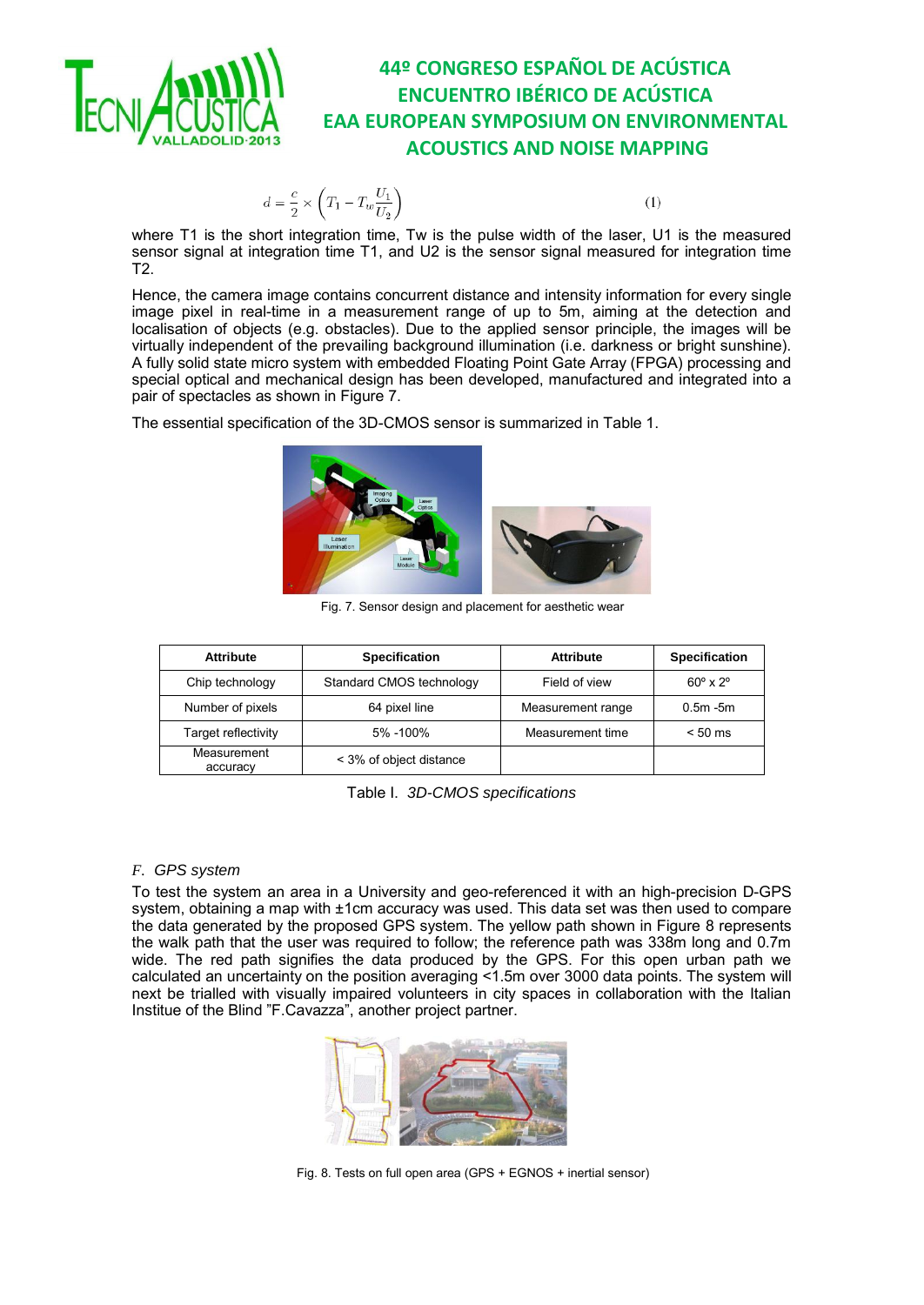

### *G. Audio interface*

A series of experimental tests were carried out to get a better understanding of the role of several significant acoustic parameters in the generation of a spatial auditory image of the 3D scene: the interclick interval, the sound reverberation level and the tonal colour of the click sound. By way of illustration we present the results of a preliminary study on the effects of using or not a tonal codification in the azimuth dimension for both perceiving and localizing separated sound sources inside a field of view of 60. Two experienced subjects indicate the number of perceived virtual sound sources (2, 3 or 4) which are presented in 3 conditions: with no azimuth tonal coding (monocolour click condition), both pre-training and after a short period of training, and with an azimuth tonal coding (bitonal condition). The results in Fig. 11 show that the subjects have almost no problems to identify the presence of two virtual sound sources (each one located at the extremes of the field of view) in any condition, but a clear improvement occurs when trying to identify the presence of three or four sounding objects in the bitonal condition (100% detection), versus the monotonal one. These results suggest that using different sounds for codifying different objects which are present in the scene improve the quality of the corresponding spatial auditory image created in the subject. This result is very promising for designing the strategy for the auditory representation of a larger 3D scene.

A portable audio module has been developed which is able to receive the sensory data and translate them into the appropriate acoustic representation. It keeps in memory the set of sounds to be delivered, and it is able to generate a 3D sound map by adding and reproducing in real time the selected sounds. We use a basic learning protocol for initiating the user in the use of the device. The main objective here is in helping the user to acquire the externalization effect, i.e., the perceptual illusion that the sounds are coming from an external point to the user, but not from the headphones. A series of studies to measure the user's performance in different Orientation and Mobility (O+M) tasks are being currently carried out on a wide sample of blind participants. The first preliminary results show that a majority of the users achieve a correct performance in these initial O+M tasks, which suggest that they are adequately experiencing the expected spatial auditory images that correspond to the presented scenarios.



(left), monoclick posttraining (centre), bitonal clicks (right)]

Fig. 11. Role of the azimuth tonal coding on the perception of separate sound sources

After long testing periods in the laboratory, the acoustic sounds were implemented into the navigation device CASBliP. Previously, the device was tested in laboratory conditions with twenty blind people. Seven simple exercises: detection of one obstacle, detection of two obstacles, detection of the space between two obstacles, detection of an obstacle in front of another obstacle were carried out. Each participant in the tests should detect through acoustic sounds delivered by the device through headphones and show with the hands the object position and its volume.

In Fig.12 are presented the results obtained during the seven exercises. The participants were divided in two groups: ten in the group A and ten in the group B. The group A repeated three times the same experiment (blue color). For the exercise 1 the group A obtained great improvement from 1,19 min to 0,57 min and the standard deviation of 0,31. The group B have the average time 2,15 min. On the second exercise the group A obtained 2,01min average time with a standard deviation 0,59 and the group B 4,40 min. The maximum time for the first exercise on the group A is 2,17 min when in the group B is 3,30min. For the exercise 2 the maximum time for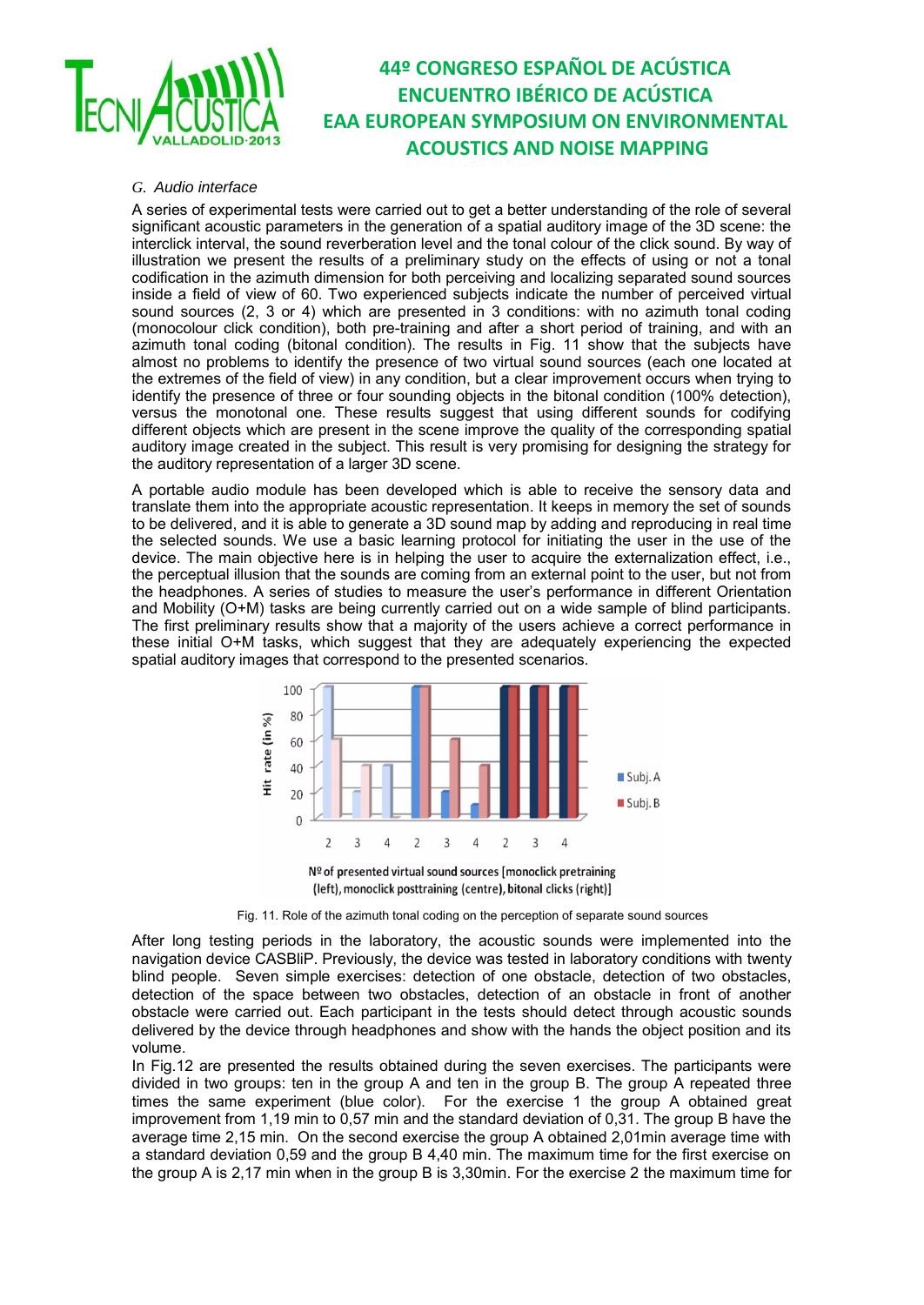

the group A is 4,57 and the group B is 5 min. In the group A was perceived great improvements after each trial. For example if the first trial the registered time is 6,24 for the exercise 6 at the second trial the time is 4,04min and at the third trial is 2,44min.

### **Average time for the two groups**



#### **Exercises**

#### Fig. 12. Time average of object localization for seven exercises

Regarding results obtained on the navigation by using acoustic sounds, we can mention that the walking time improved almost 40% from one trial to another. It means that the blind people make great use of acoustical sounds and their hearing, improving their perception ability. Also, it demonstrate that acoustic sounds are useful for human guided devices.

### **III. CONCLUSION**

It has been also proven that with the developed system, the blind people is able to travel confidently and safety. Due to the fact that the system gives information on the environment comprised between 0 and 15m within a range of  $32^{\circ}$  relative to the right and left side of the user, the system gives more information than the white cane or the existing ETA systems, which are constricted to distances up to 6m.

A system based on a CMOS Time of Flight laser is used for detection of the objects between 1 and 5m, giving a measurement error lower than 1% distance for 100% target. Also the system can be used with decreasing resolution and accuracy in distances over 5 meters.

An object detection system based on Stereo Cameras can be used in parallel or individually. It shows that it is possible to represent the real environment using the depth map method extracted from the stereo vision, to extract the objects, to classify them and to extract the free paths.

It has been also proven that using spatial acoustic sounds, the processing and delivering time is not long, since the used spatial sound has 2048 samples. Due to the short acoustic sounds used on the system, the representation of the objects detected by the system is delivered in real time. It is not necessary to inform the user about the objects located in front of view one by one; the system represents the objects at different peach, depending on their distance and type, thus the user perceives the whole image of the environment being able to take decisions.

### **ACKNOWLEDGMENT**

The work has been supported by the project Nº 2062 "Desarrollo de un sistema de entrenamiento acústico virtual para localización de sonidos espaciales para personas